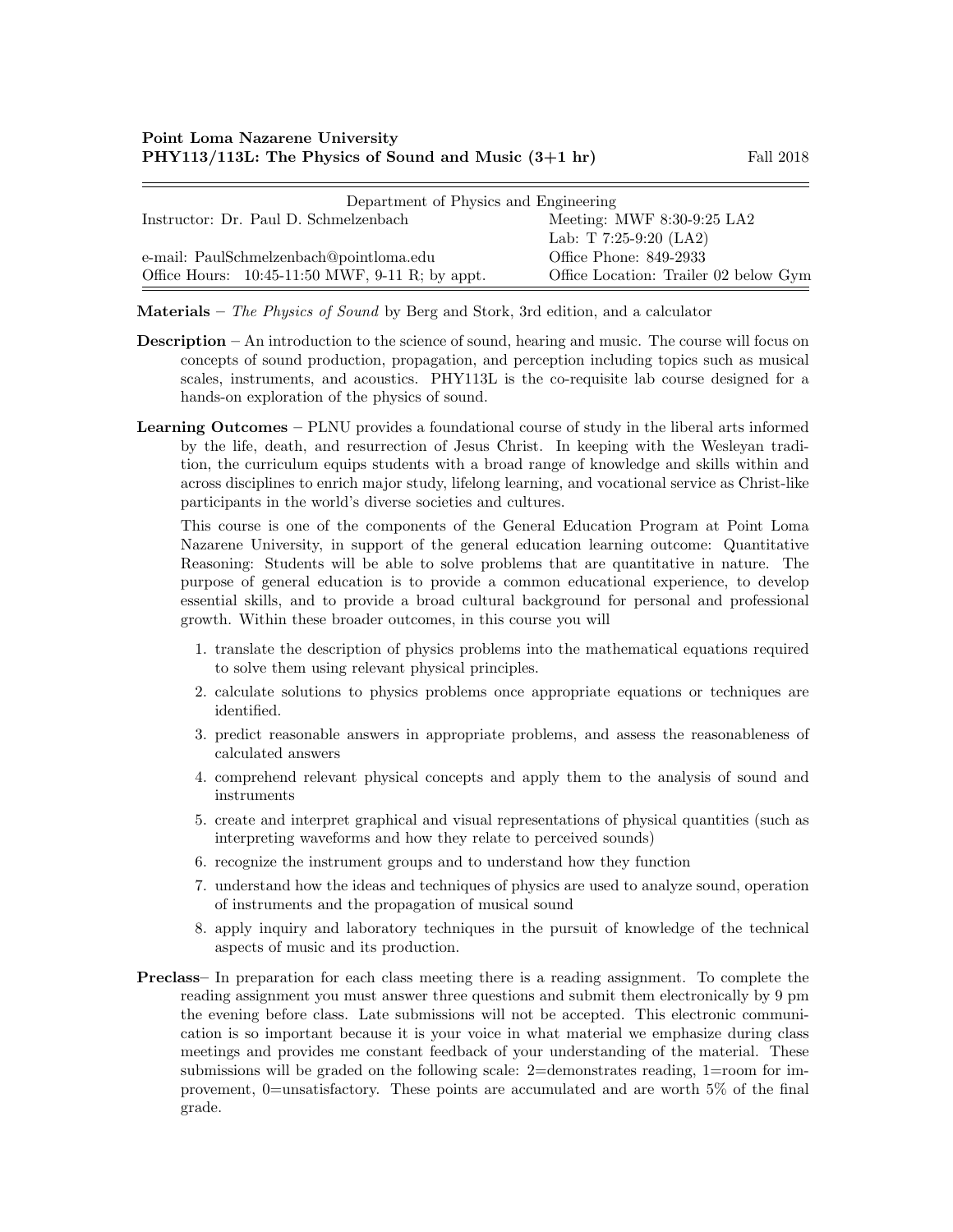- Lab– Lab meetings will provide you the opportunity for hands-on experience of topics from class meetings, improve lab technique, and data analysis. Labs will be preformed in small groups, but each individual is responsible for submitting his or her own results. Labs are worth 25% of your final grade. You must pass the lab portion of the class to pass the class. Important note: You earn the same letter grade in both PHY113 and PHY113L. The credit you earn in lab is one component of calculating this overall grade. Labs cannot be made up, unless discussed and arrangements made with the professor before the lab.
- Homework– Most weeks there will be homework due. Homework is worth 20% of your final grade. Practicing working problems is critical to your success in the class. Late homework will not be accepted unless their is a documented emergency.
- Exams– Three examinations will be given during the semester on Sept. 24, Oct. 17 and Nov. 19. The final examination is on Friday, Dec. 14 at 7:30 am. Exams will be closed book, but a sheet of formulas will be provided to you to use during your exam along with the use of your calculator. Partial credit will be given for correct reasoning at any step of a problem, but only if it is communicated clearly enough for me to understand. For problems that call for a solution or explanation, no credit will be given for an answer alone; the method or reasoning must also be shown. Exams cannot be made up, unless under extreme circumstances discussed and arrangements made with the professor before the exam.

 $| A | 100 - 91.0$ 

|                                                                               | . .           | <b>IVV</b>    |
|-------------------------------------------------------------------------------|---------------|---------------|
| <b>Final Grades</b> – The grade you earn in this course is based on the scale | $A-$          | $91.0 - 89.5$ |
| shown to the right. The points you receive during the course are              | $B+$          | $89.5 - 87.5$ |
| weighted accordingly:                                                         | B             | $87.5 - 81.0$ |
|                                                                               | $B -$         | $81.0 - 79.5$ |
| $-$ Preclass: 5\%                                                             | $C+$          | $79.5 - 77.5$ |
| - Homework/Activities: $20\%$                                                 | $\mathcal{C}$ | $77.5 - 71.0$ |
| $-$ Lab: 25%                                                                  | $C-$          | $71.0 - 69.5$ |
| $-$ Tests (3): 30\%                                                           | $D+$          | $69.5 - 67.5$ |
| $-$ Final Exam: $20\%$                                                        | D             | $67.0 - 61.0$ |
|                                                                               | D-            | $61.0 - 57.0$ |
|                                                                               |               |               |

University Mission: Point Loma Nazarene University exists to provide higher education in a vital Christian community where minds are engaged and challenged, character is modeled and formed, and service is an expression of faith. Being of Wesleyan heritage, we strive to be a learning community where grace is foundational, truth is pursued, and holiness is a way of life.

Department Mission: The Physics and Engineering Department at PLNU provides strong programs of study in the fields of Physics and Engineering. Our students are well prepared for graduate studies and careers in scientific and engineering fields. We emphasize a collaborative learning environment which allows students to thrive academically, build personal confidence, and develop interpersonal skills. We provide a Christian environment for students to learn values and judgment, and pursue integration of modern scientific knowledge and Christian faith.

Attendance– Attendance is expected at each class session. In the event of an absence you are responsible for the material covered in class and the assignments given that day. Regular and punctual attendance at all classes is considered essential to optimum academic achievement. If the student is absent from more than 10 percent of class meetings, the faculty member can file a written report which may result in de-enrollment. If the absences exceed 20 percent, the student may be de-enrolled without notice until the university drop date or, after that date, receive the appropriate grade for their work and participation. See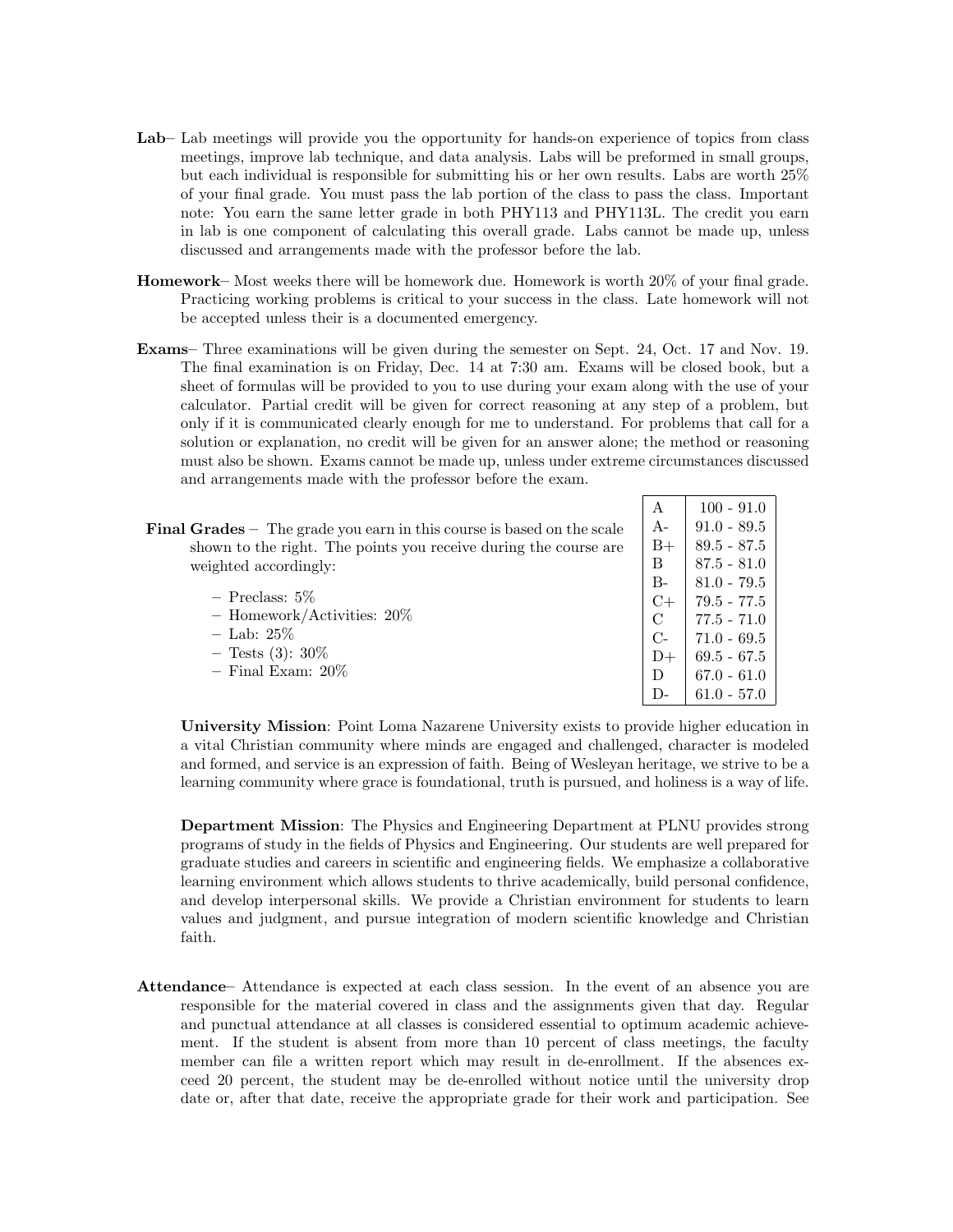[http://catalog.pointloma.edu/content.php?catoid=24&navoid=1581#Class Attendance](http://catalog.pointloma.edu/content.php?catoid=24&navoid=1581) in the Undergraduate Academic Catalog.

Academic Honesty – Students should demonstrate academic honesty by doing original work and by giving appropriate credit to the ideas of others. Academic dishonesty is the act of presenting information, ideas, and/or concepts as one's own when in reality they are the results of another person's creativity and effort. A faculty member who believes a situation involving academic dishonesty has been detected may assign a failing grade for that assignment or examination, or, depending on the seriousness of the offense, for the course. Faculty should follow and students may appeal using the procedure in the university Catalog. See [http://catalog.pointloma.edu/content.php?catoid=24&navoid=1581#Academic Honesty](http://catalog.pointloma.edu/content.php?catoid=24&navoid=1581) for definitions of kinds of academic dishonesty and for further policy information.

## Academic Accommodations –

While all students are expected to meet the minimum standards for completion of this course as established by the instructor, students with disabilities may require academic adjustments, modifications or auxiliary aids/services. At Point Loma Nazarene University (PLNU), these students are requested to register with the Disability Resource Center (DRC), located in the Bond Academic Center. (DRC@pointloma.edu or 619-849-2486). The DRCs policies and procedures for assisting such students in the development of an appropriate academic adjustment plan (AP) allows PLNU to comply with Section 504 of the Rehabilitation Act and the Americans with Disabilities Act. Section 504 (a) prohibits discrimination against students with special needs and guarantees all qualified students equal access to and benefits of PLNU programs and activities. After the student files the required documentation, the DRC, in conjunction with the student, will develop an AP to meet that student's specific learning needs. The DRC will thereafter email the student's AP to all faculty who teach courses in which the student is enrolled each semester. The AP must be implemented in all such courses.

If students do not wish to avail themselves of some or all of the elements of their AP in a particular course, it is the responsibility of those students to notify their professor in that course. PLNU highly recommends that DRC students speak with their professors during the first two weeks of each semester about the applicability of their AP in that particular course and/or if they do not desire to take advantage of some or all of the elements of their AP in that course.

- **Class Enrollment** It is the student's responsibility to maintain his/her class schedule. Should the need arise to drop this course (personal emergencies, poor performance, etc.), the student has the responsibility to follow through (provided the drop date meets the stated calendar deadline established by the university), not the instructor. Simply ceasing to attend this course or failing to follow through to arrange for a change of registration (drop/add) may easily result in a grade of F on the official transcript.
- **Credit Hour** In the interest of providing sufficient time to accomplish the stated course learning outcomes, this class meets the PLNU credit hour policy for a 4 unit class delivered over 16 weeks. Specific details about how the class meets the credit hour requirements can be provided upon request.
- Final Exam The final exam date and time is set by the university at the beginning of the semester and may not be changed by the instructor. This schedule can be found on the university website and in th course calendar. No requests for early examinations will be approved. Only in the case that a student is required to take three exams during the same day of finals week, is an instructor authorized to consider changing the exam date and time for that particular student.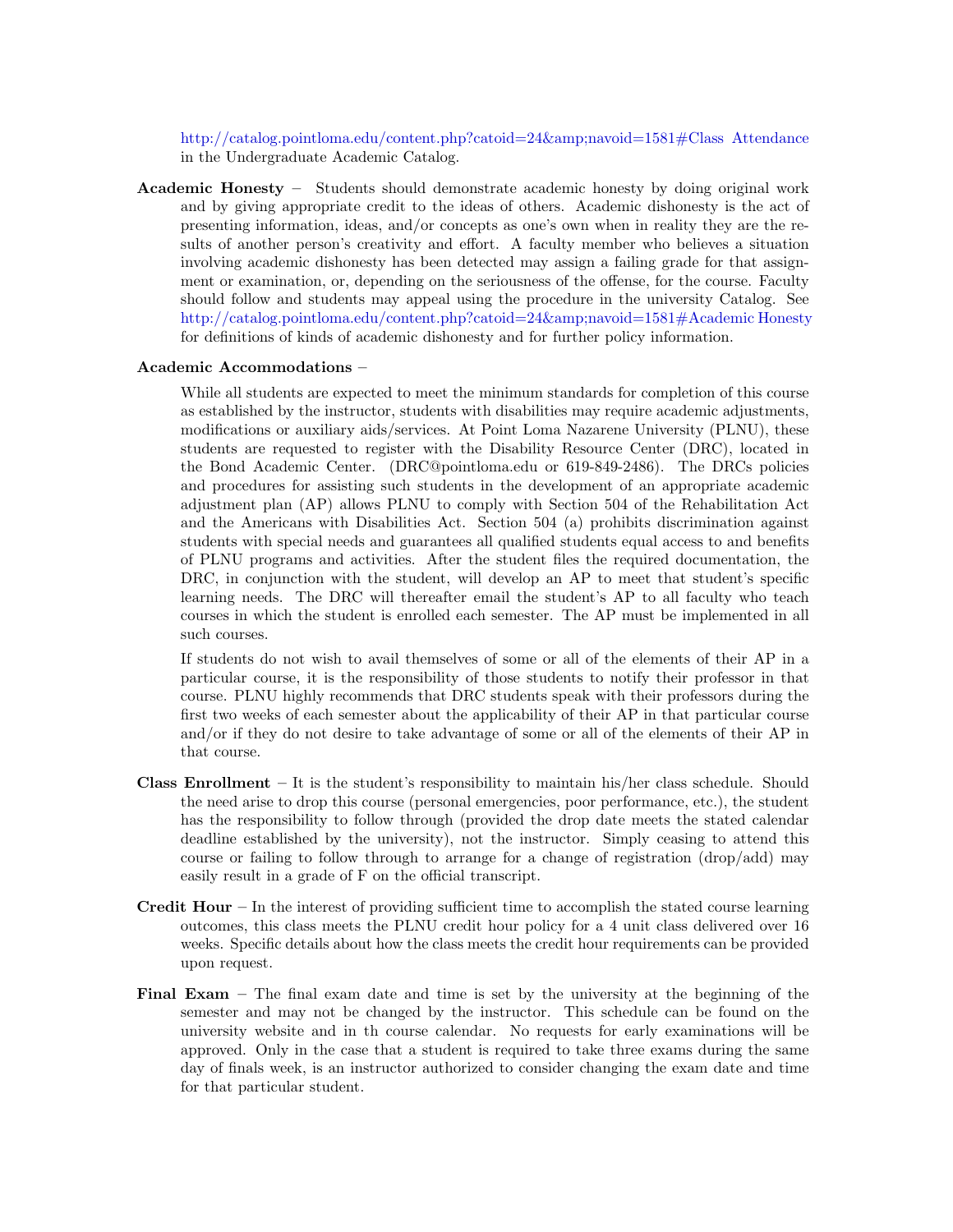Copyright Protected Materials – Point Loma Nazarene University, as a non-profit educational institution, is entitled by law to use materials protected by the US Copyright Act for classroom education. Any use of those materials outside the class may violate the law.